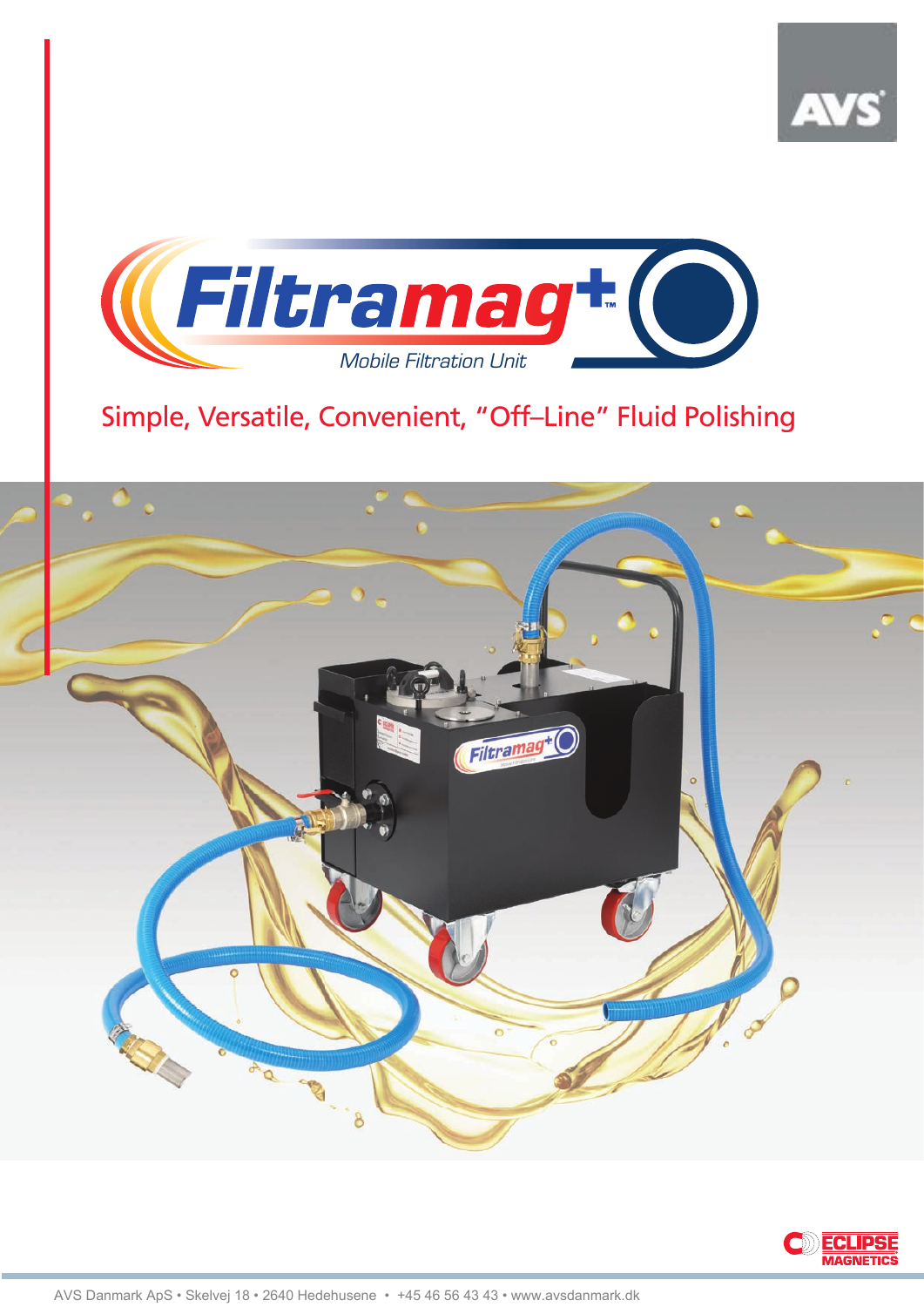The Filtramag+ mobile unit is an off-line filtration system for polishing oils and coolants. Featuring the high performance Filtramag+ magnetic filter, this "plug and play" unit offers efficient sub-micron filtration and can be moved easily from machine to machine.

+

Supplied with an integral pump, spare magnetic core and connection hoses, the Filtramag+ mobile unit provides 24/7 filtration on a multitude of machining applications. The unit also features an integral cleaning station with built in waste containers, making it easy to collect ferrous contamination for recycling.

ciltran

**ECLIPSE** 

### **Benefits**

- Simple, "Quick-Connect" installation
- High performance, sub-micron filtration

Mobile Filtration Unit

- Cleaner, longer lasting fluids
- Cost savings in disposable filter usage
- Improved surface finish and accuracy
- Reduced waste disposal and oil wastage

#### Typical Applications

- Ferrous machining processes
- Tank draining
- Tank cleaning
- Overnight fluid polishing
- Additional filtration
- Incoming fluid inspection
- Carbide applications



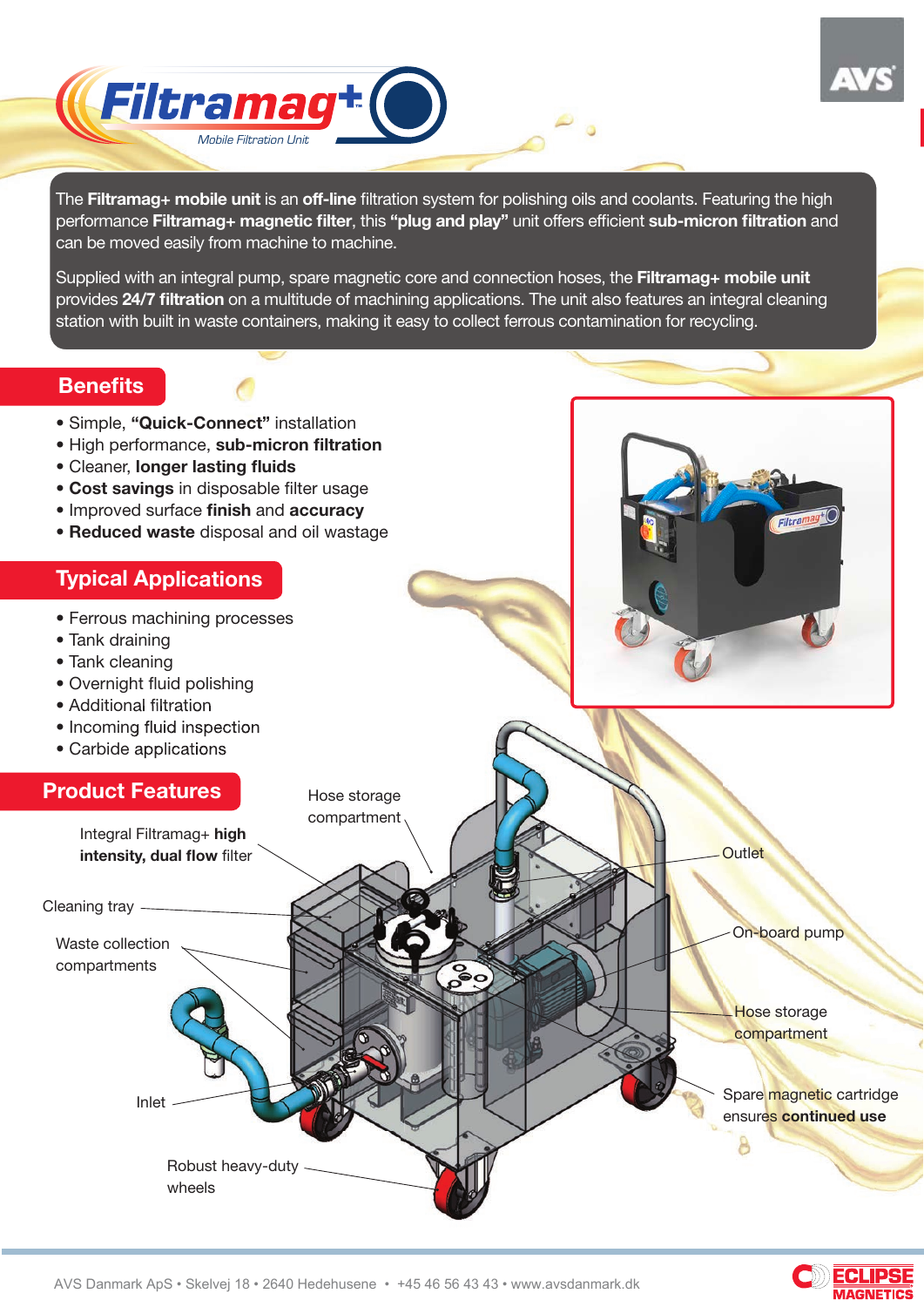

## Product Specifications

#### **Performance**

Maximum flow rate: 250 litres per minute Magnetic performance: 4,000 Gauss (standard), 11,000 Gauss (optional) Contamination collection capacity: 3kgs Operating temperature: -5˚C to 60˚C Maximum suction height: 12.9m



#### **Construction**







188.50mm